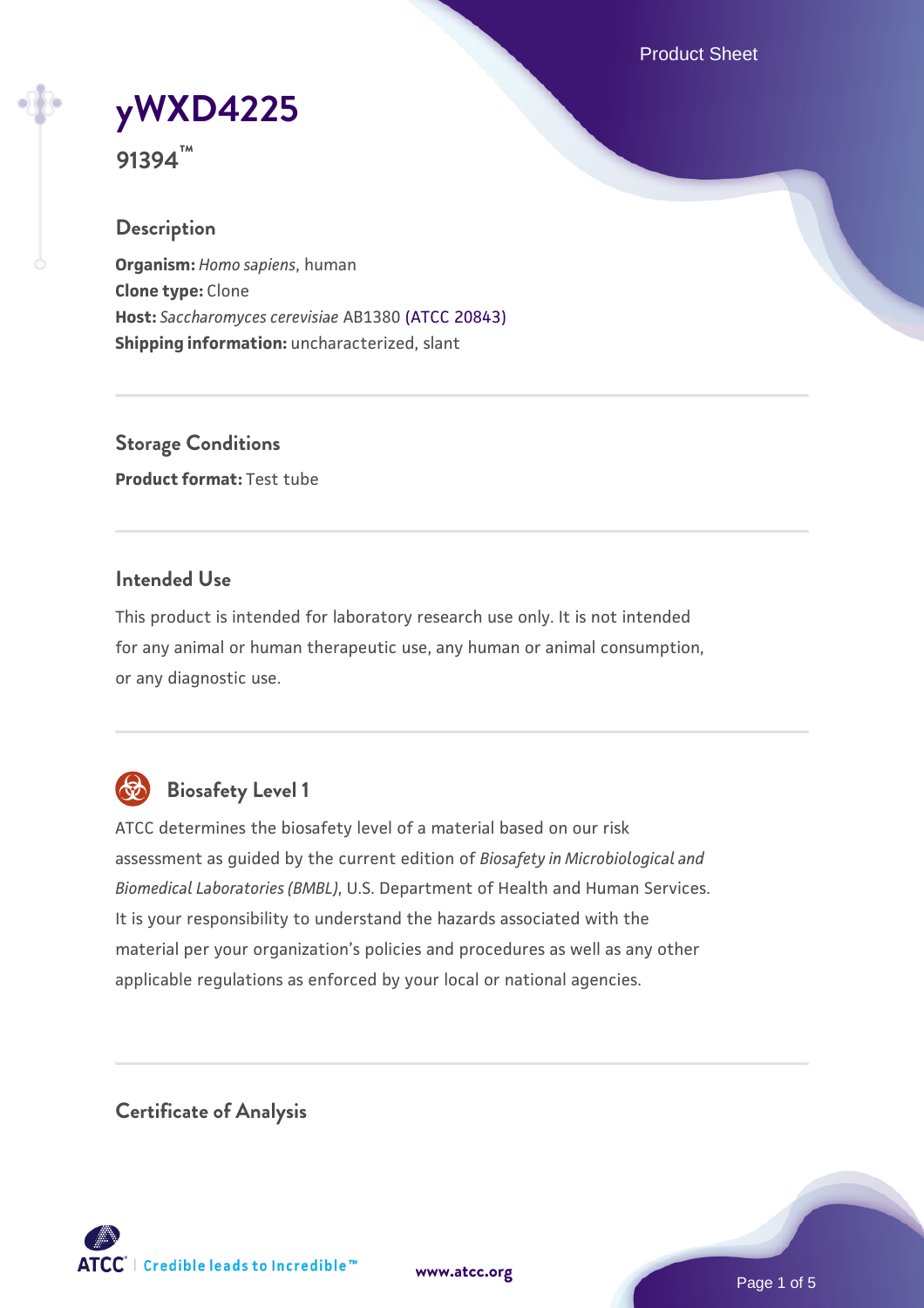## **[yWXD4225](https://www.atcc.org/products/91394)** Product Sheet **91394**

For batch-specific test results, refer to the applicable certificate of analysis that can be found at www.atcc.org.

## **Insert Information**

**Type of DNA:** genomic **Genome:** Homo sapiens **Chromosome:** X X pter-q27.3 **Gene name:** DNA Segment, single copy **Gene product:** DNA Segment, single copy [DXS2724] **Gene symbol:** DXS2724 **Contains complete coding sequence:** Unknown **Insert end:** EcoRI

## **Vector Information**

**Construct size (kb):** 245.0 **Intact vector size:** 11.454 **Vector name:** pYAC4 **Type of vector:** YAC **Host range:** *Saccharomyces cerevisiae*; *Escherichia coli* **Vector information:** other: telomere, 3548-4235 other: telomere, 6012-6699 Cross references: DNA Seq. Acc.: U01086 **Cloning sites:** EcoRI **Markers:** SUP4; HIS3; ampR; URA3; TRP1 **Replicon:** pMB1, 7186-7186; ARS1, 9632-10376

# **Growth Conditions**

**Medium:** 



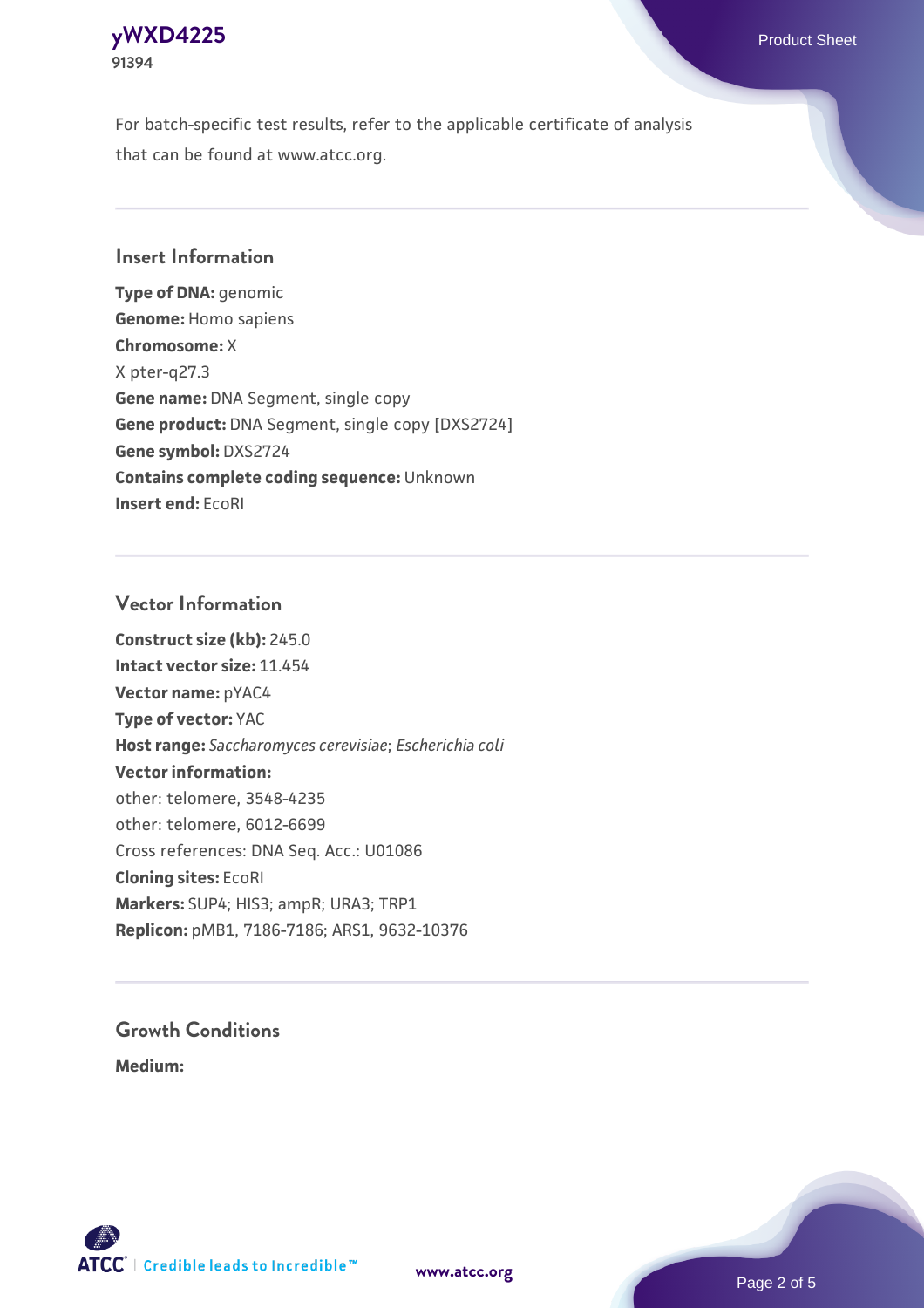#### **[yWXD4225](https://www.atcc.org/products/91394)** Product Sheet **91394**

[ATCC Medium 1245: YEPD](https://www.atcc.org/-/media/product-assets/documents/microbial-media-formulations/1/2/4/5/atcc-medium-1245.pdf?rev=705ca55d1b6f490a808a965d5c072196) **Temperature:** 30°C

#### **Notes**

More information may be available from ATCC (http://www.atcc.org or 703- 365-2620).

# **Material Citation**

If use of this material results in a scientific publication, please cite the material in the following manner: yWXD4225 (ATCC 91394)

# **References**

References and other information relating to this material are available at www.atcc.org.

# **Warranty**

The product is provided 'AS IS' and the viability of ATCC® products is warranted for 30 days from the date of shipment, provided that the customer has stored and handled the product according to the information included on the product information sheet, website, and Certificate of Analysis. For living cultures, ATCC lists the media formulation and reagents that have been found to be effective for the product. While other unspecified media and reagents may also produce satisfactory results, a change in the ATCC and/or depositor-recommended protocols may affect the recovery, growth, and/or function of the product. If an alternative medium formulation or reagent is used, the ATCC warranty for viability is no longer



**[www.atcc.org](http://www.atcc.org)**

Page 3 of 5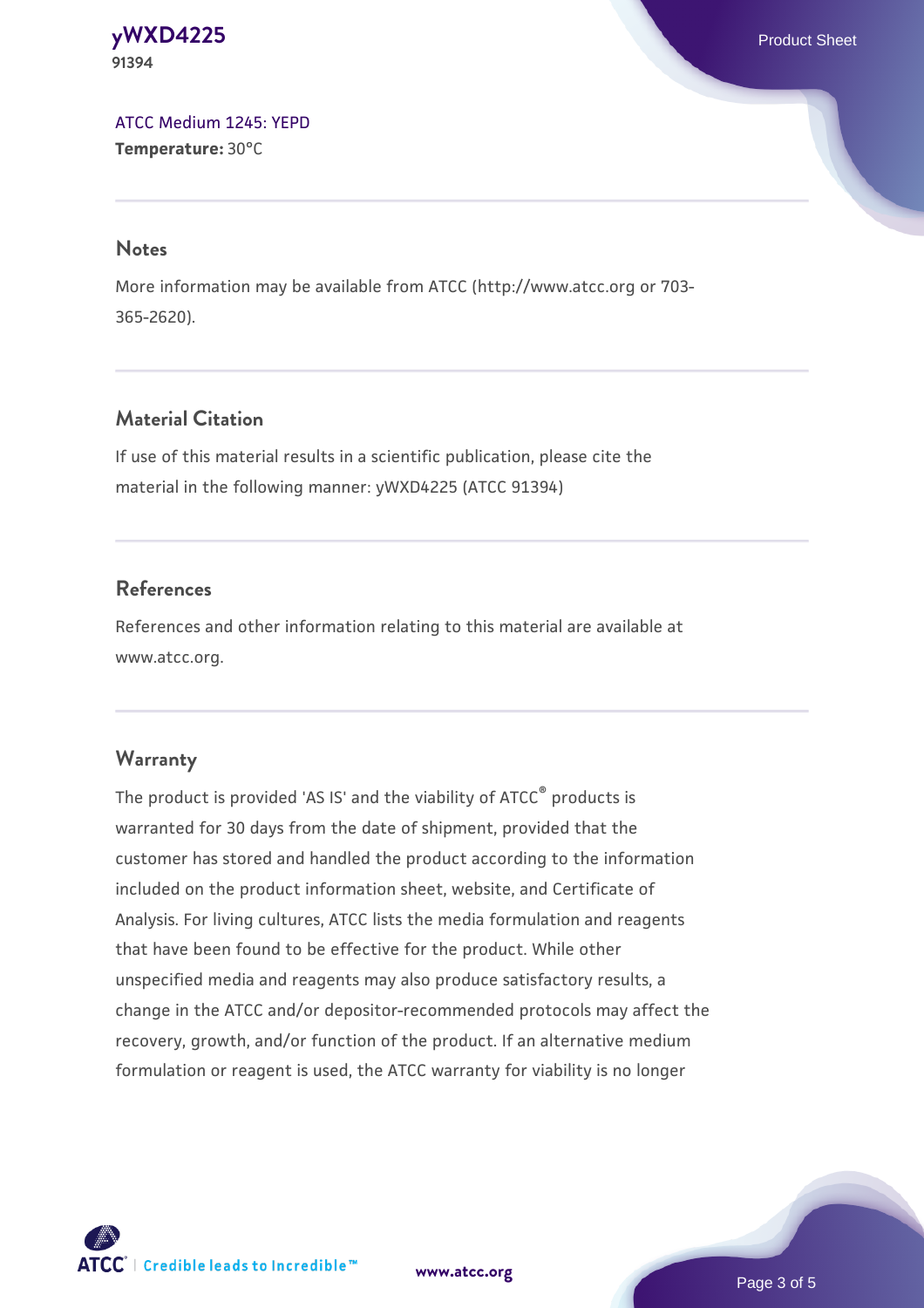**[yWXD4225](https://www.atcc.org/products/91394)** Product Sheet **91394**

valid. Except as expressly set forth herein, no other warranties of any kind are provided, express or implied, including, but not limited to, any implied warranties of merchantability, fitness for a particular purpose, manufacture according to cGMP standards, typicality, safety, accuracy, and/or noninfringement.

#### **Disclaimers**

This product is intended for laboratory research use only. It is not intended for any animal or human therapeutic use, any human or animal consumption, or any diagnostic use. Any proposed commercial use is prohibited without a license from ATCC.

While ATCC uses reasonable efforts to include accurate and up-to-date information on this product sheet, ATCC makes no warranties or representations as to its accuracy. Citations from scientific literature and patents are provided for informational purposes only. ATCC does not warrant that such information has been confirmed to be accurate or complete and the customer bears the sole responsibility of confirming the accuracy and completeness of any such information.

This product is sent on the condition that the customer is responsible for and assumes all risk and responsibility in connection with the receipt, handling, storage, disposal, and use of the ATCC product including without limitation taking all appropriate safety and handling precautions to minimize health or environmental risk. As a condition of receiving the material, the customer agrees that any activity undertaken with the ATCC product and any progeny or modifications will be conducted in compliance with all applicable laws, regulations, and guidelines. This product is provided 'AS IS' with no representations or warranties whatsoever except as expressly set forth herein and in no event shall ATCC, its parents, subsidiaries, directors, officers, agents, employees, assigns, successors, and affiliates be liable for indirect, special, incidental, or consequential damages of any kind in connection with or arising out of the customer's use of the product. While reasonable effort is made to ensure authenticity and reliability of materials on deposit, ATCC is not liable for damages arising from the misidentification or



**[www.atcc.org](http://www.atcc.org)**

Page 4 of 5